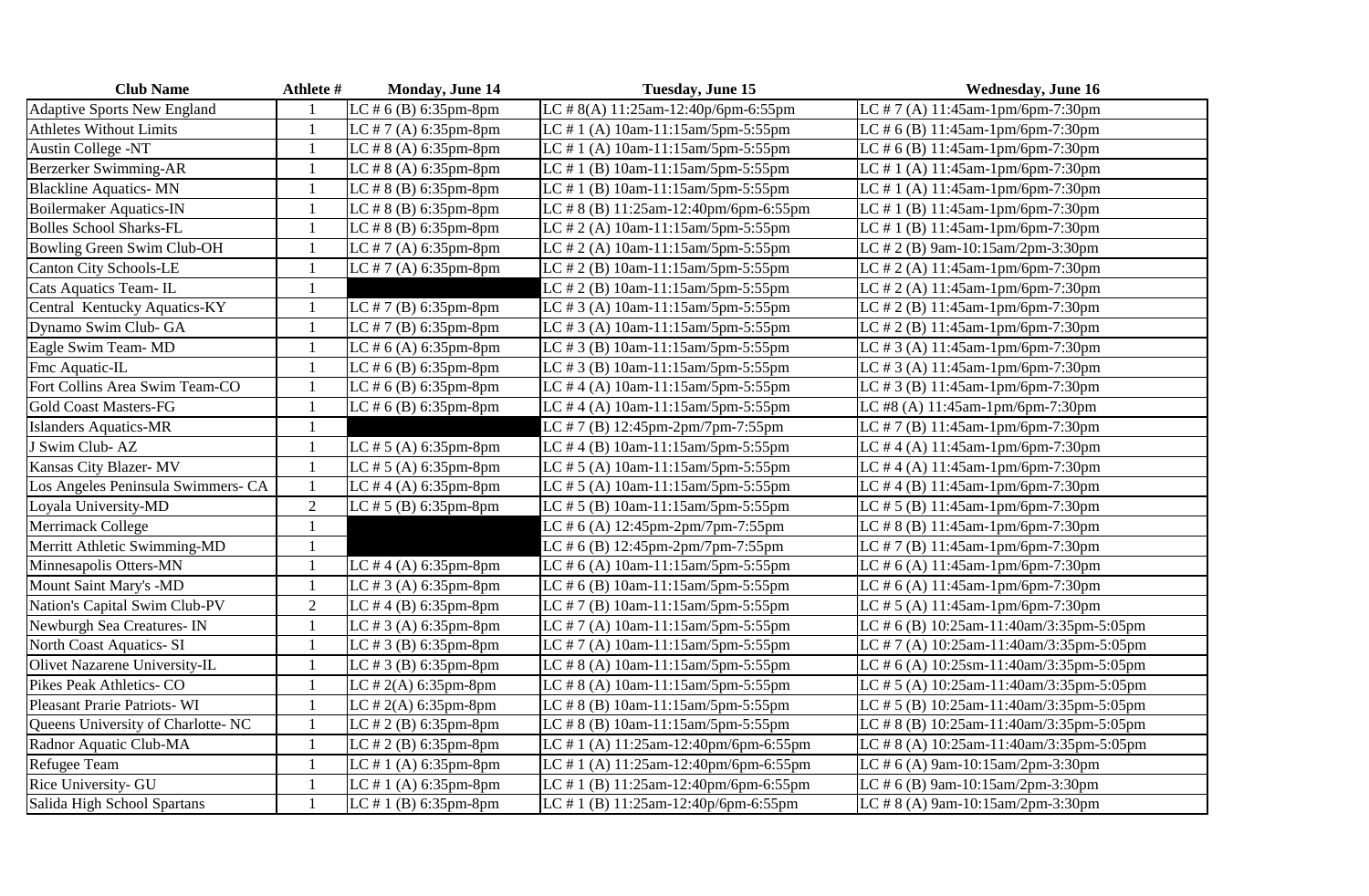| Scottsdale Aquatic Club-AZ       |                | LC # 1 (B) $6:35$ pm-8pm    | LC # 2 (A) $11:25$ am-12:40pm/6pm-6:55pm   | LC # 8 (A) 9am-10:15am/2pm-3:30pm             |
|----------------------------------|----------------|-----------------------------|--------------------------------------------|-----------------------------------------------|
| South Davis Aquatic Team- UT     |                | LC # $8(A)$ 5pm-6:25pm      | LC # 2 (A) $11:25$ am-12:40pm/6pm-6:55pm   | LC # 5 (A) 9am-10:15am/2pm-3:30pm             |
| St. Croix Swim Club-MN           |                | LC # 8 (A) 5pm-6:25pm       | LC # 2 (B) $11:25$ am-12:40pm/6pm-6:55pm   | LC # 7 (A) 9am-10:15am/2pm-3:30pm             |
| <b>Summitt City Aquatics-IN</b>  | $\overline{2}$ | LC $# 8$ (B) 5pm-6:25pm     | LC # 3 (A) $11:25$ am-12:40pm/6pm-6:55pm   | LC # 5 (B) 9am-10:15am/2pm-3:30pm             |
| Swim Uphill-CA                   | $\overline{2}$ | LC # 7 (A) 5pm-6:25pm       | LC # 3 (B) $11:25$ am-12:40pm/6pm-6:55pm   | LC # 4 (A) 9am-10:15am/2pm-3:30pm             |
| Tac Titans-NC                    | $\overline{2}$ | LC # 7 (B) 5pm-6:25pm       | LC # 4 (B) $11:25$ am-12:40pm/6pm-6:55pm   | LC # 4 (B) 9am-10:15am/2pm-3:30pm             |
| Team Greenville- SC              |                | LC # $6(A)$ 5pm-6:25pm      | LC # 2 (B) $11:25$ am-12:40pm/6pm-6:55pm   | LC # 3 (A) 9am-10:15am/2pm-3:30pm             |
| Unattached (See below)           |                |                             |                                            |                                               |
| Weggeman, Mallory                |                | LC # $6(A)$ 5pm-6:25pm      | LC # 4 (A) $11:25$ am-12:40pm/6pm-6:55pm   | LC # 3 (A) 9am-10:15am/2pm-3:30pm             |
| Garia-Tolson, Rudy               |                | LC # $6$ (B) 5pm-6:25pm     | LC # 4 (A) $11:25$ am-12:40pm/6pm-6:55pm   | LC # 3 (B) 9am-10:15am/2pm-3:30pm             |
| Lovett, Jeff                     |                | LC $# 6$ (B) 5pm-6:25pm     | LC # 5 (A) $11:25$ am-12:40pm/6pm-6:55pm   | LC # 3 (B) 9am-10:15am/2pm-3:30pm             |
| Sewell, Roderick                 |                | LC # $5(A)$ 5pm-6:25pm      | LC # 5 (A) $11:25$ am-12:40pm/6pm-6:55pm   | LC # 2 (A) 9am-10:15am/2pm-3:30pm             |
| Moss, Garner                     |                | LC # $5(A)$ 5pm-6:25pm      | LC # 5 (B) $11:25$ am-12:40pm/6pm-6:55pm   | LC # 2 (A) 9am-10:15am/2pm-3:30pm             |
| University of Mary Washington-VA |                | LC $# 5$ (B) 5pm-6:25pm     | LC # 5 (B) $11:25$ am-12:40pm/6pm-6:55pm   | LC # 2 (B) 9am-10:15am/2pm-3:30pm             |
| <b>Upper Main Line- YMCA-MA</b>  |                | LC $# 5$ (B) 5pm-6:25pm     | LC # 6 (A) $11:25$ am-12:40ppm/6pm-6:55pm  | LC # 8 (B) 9am-10:15am/2pm-3:30pm             |
| USA Resident Team-CO             | 14             | LC $# 1, 2, 3 -5$ pm-6:25pm | LC # 1, 2, 3, 4, 5 -12:45pm-2pm/7pm-7:55pm | LC # 1, 2, 3, 4, 5 10:25-11:40am/3:35pm-5:05p |
| Warner Robins Aquanuts-GA        |                | LC # 4 (A) $5pm-6:25pm$     | LC # 6 (A) $11:25$ am-12:40pm/6pm-6:55pm   | LC # 1 (A) 9am-10:15am/2pm-3:30pm             |
| Western Hills Athletic Club-ST   |                | LC # 4 (A) $5pm-6:25pm$     | LC # 6 (B) $11:25$ am-12:40pm/6pm-6:55pm   | LC # 1 (A) 9am-10:15am/2pm-3:30pm             |
| Wtrc Sharks-OH                   |                | LC # 4 (B) 5pm-6:25pm       | LC # 6 (B) $11:25$ am-12:40pm/6pm-6:55pm   | LC # 1 (B) 9am-10:15am/2pm-3:30pm             |
| YMCA of the Triangle Area (NC)   |                | LC # 4 (B) 5pm-6:25pm       | LC # 7 (A) $11:25$ am-12:40pm/6pm-6:55pm   | LC # 7 (B) 9am-10:15am/2pm-3:30pm             |
|                                  |                |                             |                                            | Techinical Meeting 5pm-6pm                    |

73

9am-1pm 9am-10:15am 10:25am-11:40am 11:45am-1pm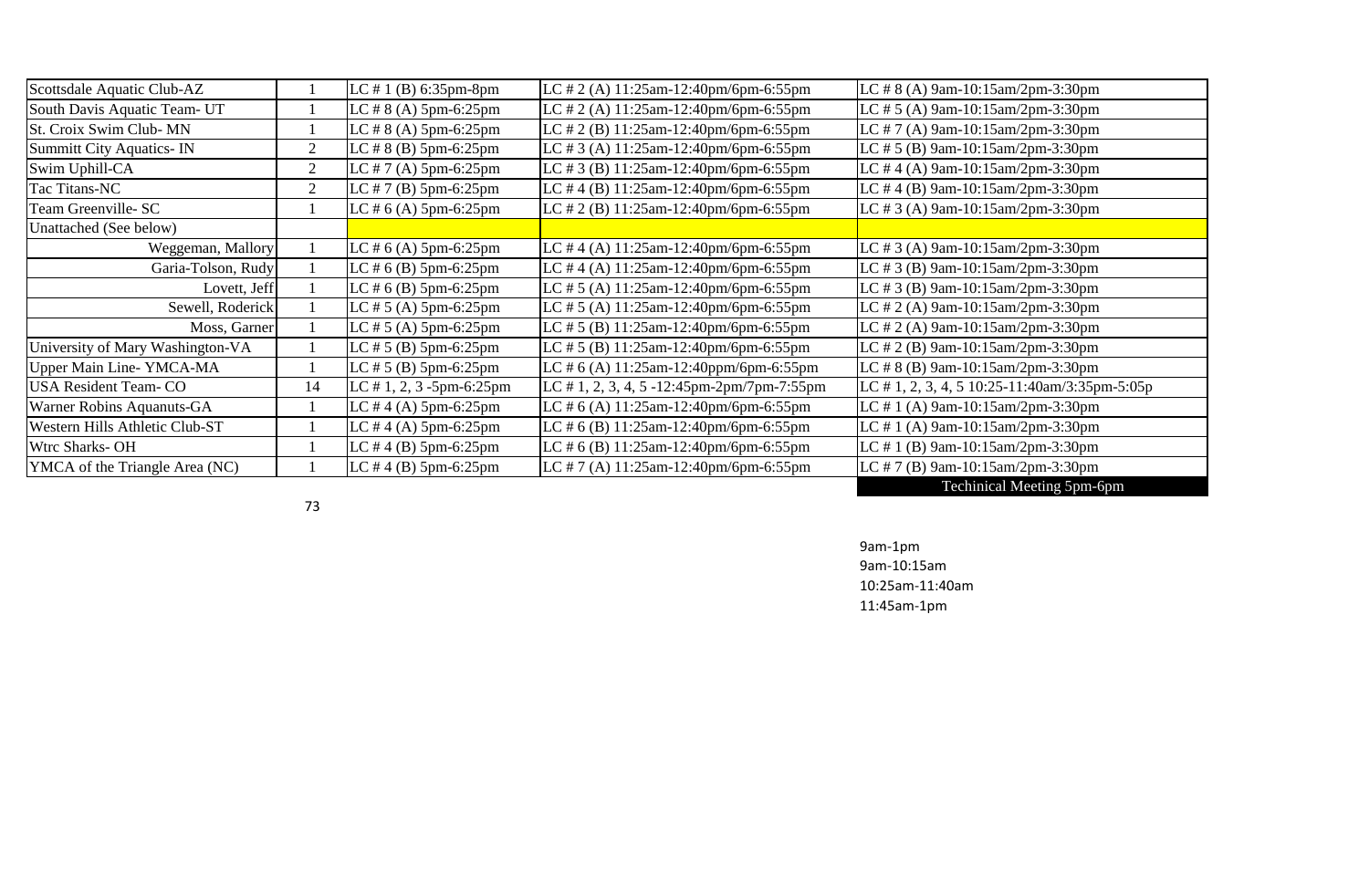| <b>Club Name</b>                   | Thursday, June 17                  | <b>Friday, June 18</b>                | <b>Saturday, June 19</b>             |
|------------------------------------|------------------------------------|---------------------------------------|--------------------------------------|
| <b>Adaptive Sports New England</b> | LC #17:30am-8:10am/4:15pm-4:55pm   | LC #18:15am-8:55am/3:30pm-4:10pm      | LC #17:30am-8:15am/4:15pm-4:55pm     |
| <b>Athletes Without Limits</b>     | LC # 1 7:30am-8:10am/4:15pm-4:55pm | LC #18:15am-8:55am/3:30pm-4:10pm      |                                      |
| <b>Austin College -NT</b>          | LC #17:30am-8:10am/4:15pm-4:55pm   | LC # 1 8:15am-8:55am/3:30pm-4:10pm    | LC #17:30am-8:15am/4:15pm-4:55pm     |
| Berzerker Swimming-AR              | LC #17:30am-8:10am/4:15pm-4:55pm   | LC #18:15am-8:55am/3:30pm-4:10pm      | LC #17:30am-8:15am/4:15pm-4:55pm     |
| <b>Blackline Aquatics-MN</b>       | LC # 1 8:15am-8:55am/3:30pm-4:10pm | LC #17:30am-8:10am/4:15pm-4:55pm      | LC #18:15am-8:55am/3:30pm-4:10pm     |
| <b>Boilermaker Aquatics-IN</b>     | LC #18:15am-8:55am/3:30pm-4:10pm   | LC # 1 7:30am-8:10am/4:15pm-4:55pm    | LC # 1 8:15am-8:55am/3:30pm-4:10pm   |
| <b>Bolles School Sharks-FL</b>     | LC # 2 7:30am-8:10am/4:15pm-4:55pm | LC # 2 8:15am-8:55am/3:30pm-4:10pm    | LC # 2 7:30am-8:10am/4:15pm-4:55pm   |
| Bowling Green Swim Club-OH         | LC # 2 7:30am-8:10am/4:15pm-4:55pm | LC # 2 $8:15$ am-8:55am/3:30pm-4:10pm | LC # 2 7:30am-8:10am/4:15pm-4:55pm   |
| <b>Canton City Schools-LE</b>      | LC # 2 7:30am-8:10am/4:15pm-4:55pm | LC # 2 8:15am-8:55am/3:30pm-4:10pm    | LC # 2 7:30am-8:10am/4:15pm-4:55pm   |
| Cats Aquatics Team-IL              | LC # 2 7:30am-8:10am/4:15pm-4:55pm | LC # 2 8:15am-8:55am/3:30pm-4:10pm    | LC # 2 7:30am-8:10am/4:15pm-4:55pm   |
| Central Kentucky Aquatics-KY       | LC # 1 8:15am-8:55am/3:30pm-4:10pm | LC # 1 7:30am-8:10am/4:15pm-4:55pm    | LC # 1 8:15am-8:55am/3:30pm-4:10pm   |
| Dynamo Swim Club- GA               | LC # 3 7:30am-8:10pm/4:15pm-4:55pm | LC #38:15am-8:55am/3:30pm-4:10pm      | LC # 3 7:30am-8:10am/4:15pm-4:55pm   |
| Eagle Swim Team-MD                 | LC # 3 7:30am-8:10pm/4:15pm-4:55pm | LC # 3 8:15am-8:55am/3:30pm-4:10pm    | LC # 3 7:30am-8:10am/4:15pm-4:55pm   |
| Fmc Aquatic-IL                     | LC # 3 7:30am-8:10pm/4:15pm-4:55pm | LC # 3 8:15am-8:55am/3:30pm-4:10pm    | LC #37:30am-8:10am/4:15pm-4:55pm     |
| Fort Collins Area Swim Team-CO     | LC # 3 7:30am-8:10pm/4:15pm-4:55pm | LC # 3 8:15am-8:55am/3:30pm-4:10pm    | LC # 3 7:30am-8:10am/4:15pm-4:55pm   |
| <b>Gold Coast Masters-FG</b>       | LC # 1 8:15am-8:55am/3:30pm-4:10pm | LC # 1 7:30am-8:10am/4:15pm-4:55pm    | LC # 1 8:15am-8:55am/3:30pm-4:10pm   |
| <b>Islanders Aquatics-MR</b>       | LC # 7 7:30am-8:10am/4:15pm-4:55pm | LC # 7 8:15am-8:55am/3:30pm-4:10pm    | LC # 7 7:30am-8:10am/4:15pm-4:55pm   |
| J Swim Club-AZ                     | LC # 4 7:30am-8:10am/4:15pm-4:55pm | LC #48:15am-8:55am/3:30pm-4:10pm      | LC # 4 7:30am-8:10am/4:15pm-4:55pm   |
| Kansas City Blazer-MV              | LC # 4 7:30am-8:10am/4:15pm-4:55pm | LC #48:15am-8:55am/3:30pm-4:10pm      | LC # 4 7:30am-8:10am/4:15pm-4:55pm   |
| Los Angeles Peninsula Swimmers- CA | LC #47:30am-8:10am/4:15pm-4:55pm   | LC #48:15am-8:55am/3:30pm-4:10pm      | LC # 4 7:30am-8:10am/4:15pm-4:55pm   |
| Loyala University-MD               | LC # 5 7:30AM-8:10am/4:15pm-4:55pm | LC # 5 8:15am-8:55am/3:30pm-4:10pm    | LC # 5 7:30am-8:10am/4:15pm-4:55pm   |
| Merrimack College                  | LC # 5 7:30AM-8:10am/4:15pm-4:55pm | LC # 5 8:15am-8:55am/3:30pm-4:10pm    | LC # 5 7:30am-8:10am/4:15pm-4:55pm   |
| Merritt Athletic Swimming-MD       | LC # 5 7:30AM-8:10am/4:15pm-4:55pm | LC # 5 8:15am-8:55am/3:30pm-4:10pm    | LC # 5 7:30am-8:10am/4:15pm-4:55pm   |
| Minnesapolis Otters-MN             | LC # 5 7:30AM-8:10am/4:15pm-4:55pm | LC # 5 $8:15$ am-8:55am/3:30pm-4:10pm | LC # $57:30$ am-8:10am/4:15pm-4:55pm |
| Mount Saint Mary's -MD             | LC # 6 7:30am-8:10am/4:15pm-4:55pm | LC # 6 8:15am-8:55am/3:30pm-4:10pm    | LC # 6 7:30am-8:10am/4:15pm-4:55pm   |
| Nation's Capital Swim Club-PV      | LC # 6 7:30am-8:10am/4:15pm-4:55pm | LC # 6 8:15am-8:55am/3:30pm-4:10pm    | LC # 6 7:30am-8:10am/4:15pm-4:55pm   |
| Newburgh Sea Creatures- IN         | LC # 6 7:30am-8:10am/4:15pm-4:55pm | LC # 6 8:15am-8:55am/3:30pm-4:10pm    | LC # 6 7:30am-8:10am/4:15pm-4:55pm   |
| North Coast Aquatics- SI           | LC # 6 7:30am-8:10am/4:15pm-4:55pm | LC # 6 8:15am-8:55am/3:30pm-4:10pm    | LC # 6 7:30am-8:10am/4:15pm-4:55pm   |
| Olivet Nazarene University-IL      | LC # 7 7:30am-8:10am/4:15pm-4:55pm | LC # 7 8:15am-8:55am/3:30pm-4:10pm    | LC # 7 7:30am-8:10am/4:15pm-4:55pm   |
| Pikes Peak Athletics-CO            | LC # 7 7:30am-8:10am/4:15pm-4:55pm | LC # 7 8:15am-8:55am/3:30pm-4:10pm    | LC # 7 7:30am-8:10am/4:15pm-4:55pm   |
| Pleasant Prarie Patriots-WI        | LC # 7 7:30am-8:10am/4:15pm-4:55pm | LC # 7 8:15am-8:55am/3:30pm-4:10pm    | LC # 7 7:30am-8:10am/4:15pm-4:55pm   |
| Queens University of Charlotte-NC  | LC # 7 7:30am-8:10am/4:15pm-4:55pm | LC # 7 8:15am-8:55am/3:30pm-4:10pm    | LC # 7 7:30am-8:10am/4:15pm-4:55pm   |
| Radnor Aquatic Club-MA             | LC #47:30am-8:10am/4:15pm-4:55pm   | LC # 3 8:15am-8:55am/3:30pm-4:10pm    | LC #47:30am-8:10am/4:15pm-4:55pm     |
| Refugee Team                       | LC # 8 7:30am-8:10am/4:15pm-4:55pm | LC # 8 8:15am-8:55am/3:30pm-4:10pm    | LC # $87:30$ am-8:10am/4:15pm-4:55pm |
| Rice University- GU                | LC # 8 7:30am-8:10am/4:15pm-4:55pm | LC # 8 8:15am-8:55am/3:30pm-4:10pm    | LC # 8 7:30am-8:10am/4:15pm-4:55pm   |
| Salida High School Spartans        | LC # 8 7:30am-8:10am/4:15pm-4:55pm | LC # 8 8:15am-8:55am/3:30pm-4:10pm    | LC # 8 7:30am-8:10am/4:15pm-4:55pm   |